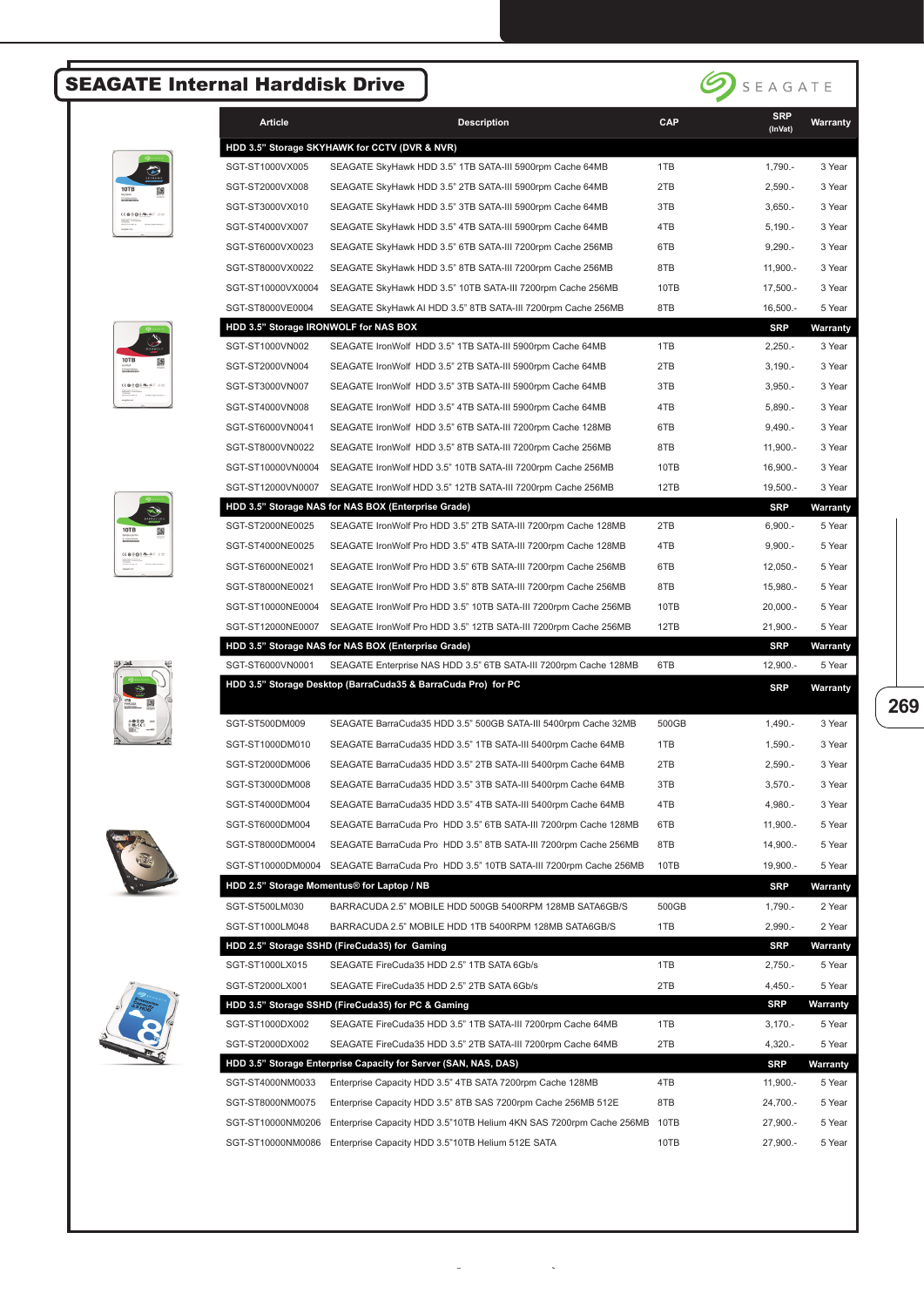## SEAGATE External Harddisk Drive



|                               | Article                                      | <b>Description</b>                            | CAP | Colour           | <b>SRP</b><br>(InVat) | Warranty |
|-------------------------------|----------------------------------------------|-----------------------------------------------|-----|------------------|-----------------------|----------|
|                               | Backup Plus Slim 2.5"                        |                                               |     |                  |                       |          |
|                               | SGT-STDR1000300                              | Seagate® Backup Plus 2.5" Portable Drive Slim | 1TB | <b>BLACK</b>     | 1,690.-               | 3 Year   |
|                               | SGT-STDR1000301                              | Seagate® Backup Plus 2.5" Portable Drive Slim | 1TB | <b>SILVER</b>    | 1,690.-               | 3 Year   |
|                               | SGT-STDR1000302                              | Seagate® Backup Plus 2.5" Portable Drive Slim | 1TB | <b>BLUE</b>      | 1,690.-               | 3 Year   |
|                               | SGT-STDR1000303                              | Seagate® Backup Plus 2.5" Portable Drive Slim | 1TB | <b>RED</b>       | $1,690 -$             | 3 Year   |
|                               | SGT-STDR1000307                              | Seagate® Backup Plus 2.5" Portable Drive Slim | 1TB | <b>WHITE</b>     | $1,690. -$            | 3 Year   |
|                               | SGT-STDR1000309                              | Seagate® Backup Plus 2.5" Portable Drive Slim | 1TB | <b>GOLD</b>      | $1,690. -$            | 3 Year   |
|                               | SGT-STDR2000300                              | Seagate® Backup Plus 2.5" Portable Drive Slim | 2TB | <b>BLACK</b>     | $2,490. -$            | 3 Year   |
|                               | SGT-STDR2000301                              | Seagate® Backup Plus 2.5" Portable Drive Slim | 2TB | <b>SILVER</b>    | $2,490. -$            | 3 Year   |
|                               | SGT-STDR2000302                              | Seagate® Backup Plus 2.5" Portable Drive Slim | 2TB | <b>BLUE</b>      | $2,490. -$            | 3 Year   |
|                               | SGT-STDR2000303                              | Seagate® Backup Plus 2.5" Portable Drive Slim | 2TB | <b>RED</b>       | $2,490. -$            | 3 Year   |
|                               | SGT-STDR2000306                              | Seagate® Backup Plus 2.5" Portable Drive Slim | 2TB | <b>WHITE</b>     | $2,490. -$            | 3 Year   |
|                               | SGT-STDR2000307                              | Seagate® Backup Plus 2.5" Portable Drive Slim | 2TB | <b>GOLD</b>      | $2,490. -$            | 3 Year   |
|                               | SGT-STDR2000309                              | Seagate® Backup Plus 2.5" Portable Drive Slim | 2TB | <b>ROSE GOLD</b> | $2,490. -$            | 3 Year   |
|                               | SGT-STDR4000300                              | Seagate® Backup Plus 2.5" Portable Drive Slim | 4TB | <b>BLACK</b>     | $4,650. -$            | 3 Year   |
|                               | SGT-STDR4000301                              | Seagate® Backup Plus 2.5" Portable Drive Slim | 4TB | <b>SILVER</b>    | $4,650. -$            | 3 Year   |
|                               | SGT-STDR4000302                              | Seagate® Backup Plus 2.5" Portable Drive Slim | 4TB | <b>BLUE</b>      | $4,650. -$            | 3 Year   |
|                               | SGT-STDR4000303                              | Seagate® Backup Plus 2.5" Portable Drive Slim | 4TB | <b>RED</b>       | $4,650. -$            | 3 Year   |
|                               | SGT-STDR4000405                              | Seagate® Backup Plus 2.5" Portable Drive Slim | 4TB | Gold             | $4,650. -$            | 3 Year   |
|                               | SGT-STDR5000300                              | Seagate® Backup Plus 2.5" Portable Drive Slim | 5TB | <b>BLACK</b>     | $6,650. -$            | 3 Year   |
|                               | Backup Plus 2.5" Ultra Slim (Free nooua 2 U) |                                               |     |                  | <b>SRP</b>            | Warranty |
|                               | SGT-STEH1000300                              | Seagate® Backup Plus 2.5" Ultra Slim          | 1TB | <b>PLATINUM</b>  | $1.990 -$             | 3 Year   |
|                               | SGT-STEH1000301                              | Seagate® Backup Plus 2.5" Ultra Slim          | 1TB | GOLD             | $1,990. -$            | 3 Year   |
| <b>OSEASATE</b><br>Game Drive | SGT-STEH2000300                              | Seagate® Backup Plus 2.5" Ultra Slim          | 2TB | PLATINUM         | $2,690. -$            | 3 Year   |
|                               | SGT-STEH2000301                              | Seagate® Backup Plus 2.5" Ultra Slim          | 2TB | GOLD             | $2,690. -$            | 3 Year   |
|                               | <b>Gaming &amp; Drone Drive</b>              |                                               |     |                  | <b>SRP</b>            | Warranty |
|                               | SGT-STGD2000400                              | Seagate Game drive Playstation 2TB            | 2TB | Black            | $3,190. -$            | 3 Year   |
|                               | <b>DRIVE FOR DRONE</b>                       |                                               |     |                  | <b>SRP</b>            | Warranty |
|                               | SGT-STGH2000400                              | DJI Fly Drive 2TB                             | 2TB | <b>Black</b>     | $4.190 -$             | 3 Year   |
|                               | <b>Expansion Desktop 3.5"</b>                |                                               |     |                  | <b>SRP</b>            | Warranty |
|                               | SGT-STEB3000300                              | Seagate® Expansion Desktop Drive 3.5"         | 3TB | <b>BLACK</b>     | $3,490. -$            | 3 Year   |
|                               | Backup Plus HUB 3.5"                         |                                               |     |                  | <b>SRP</b>            | Warranty |
|                               | SGT-STEL4000300                              | Seagate® Backup Plus Hub Desktop 3.5" - NEW!  | 4TB | <b>BLACK</b>     | 4,390.-               | 3 Year   |
|                               | SGT-STEL6000300                              | Seagate® Backup Plus Hub Desktop 3.5" - NEW!  | 6TB | <b>BLACK</b>     | 7,490.-               | 3 Year   |
|                               | SGT-STEL8000300                              | Seagate® Backup Plus Hub Desktop 3.5" - NEW!  | 8TB | <b>BLACK</b>     | $8,650. -$            | 3 Year   |

## LACIE External Harddisk Drive

**270**



|    | Article          | <b>Description</b>                                                             |                 | <b>SRP</b><br>(InVat) | Warranty |
|----|------------------|--------------------------------------------------------------------------------|-----------------|-----------------------|----------|
|    | Thunderbolt      |                                                                                |                 |                       |          |
|    | SGT-STEV2000400  | 2TB 2.5" Rugged Thunderbolt & USB 3.0                                          | 2TB             | $8.990 -$             | 3 Years  |
|    | SGT-STFS2000800  | 2TB 2.5" Rugged Thunderbolt & USB 3.1 Type C                                   | 2TB             | $9,500. -$            | 3 Years  |
|    | SGT-STFS4000800  | 4TB 2.5" Rugged Thunderbolt & USB 3.1 Type C                                   | 4TB             | 13,900.-              | 3 Years  |
|    | SGT-STFS5000800  | 5TB 2.5" Rugged Thunderbolt & USB 3.1 Type C                                   | 5TB             | $14,500. -$           | 3 Years  |
|    | SGT-STEY6000300  | 6TB 3.5" 2big RAID Thunderbolt2 & USB 3.0 [7200rpm]                            | $2 \times 3TB$  | $23,500. -$           | 3 Years  |
|    | SGT-LAC9000473AS | 12TB 3.5" 2big RAID Thunderbolt2 & USB 3.0 [7200rpm]                           | $2 \times 6$ TB | 33,900.-              | 3 Years  |
|    | SGT-STEY16000300 | 16TB 3.5" 2big RAID Thunderbolt2 & USB 3.0 [7200rpm] - enterprise class drives | $2 \times 8$ TB | 44.900.-              | 3 Years  |
|    | SGT-STFY6000400  | 6TB d2 Thunderbolt3 & USB 3.1 Type C [7200rpm] - enterprise class drive        | 6TB             | 19,500.-              | 5 Years  |
|    | SGT-STFY8000400  | 8TB d2 Thunderbolt3 & USB 3.1 Type C [7200rpm] - enterprise class drive        | 8TB             | $24,500. -$           | 5 Years  |
|    | SGT-STFY10000400 | 10TB d2 Thunderbolt3 & USB 3.1 Type C [7200rpm] - enterprise class drive       | 10TB            | 29,500.-              | 5 Years  |
|    | SGT-STGB8000400  | 8TB 2big USB-C & Thunderbolt3 [7200rpm] - enterprise class drives              | $2 \times 4TB$  | $31,900. -$           | 5 Years  |
|    | SGT-STGB12000400 | 12TB 2big USB-C & Thunderbolt3 [7200rpm] - enterprise class drives             | $2 \times 6$ TB | $38,500. -$           | 5 Years  |
|    | SGT-STFK24000400 | 24TB 6Big RAID Thunderbolt3 & USB Type C [7200rpm] - enterprise class drives   | 2 x 12TB        | 119,000.-             | 5 Years  |
| O. | USB Type C       |                                                                                |                 | <b>SRP</b>            | Warranty |
|    | SGT-STFR1000800  | SGT Lacie 2.5" 1TB Rugged USB 3.1 Type C                                       | 1TB             | 4,790.-               | 2 Years  |
|    | SGT-STFR2000800  | SGT Lacie 2.5" 2TB Rugged USB 3.1 Type C                                       | 2TB             | $6,500. -$            | 2 Years  |
|    | SGT-STFR4000800  | SGT Lacie 2.5" 4TB Rugged USB 3.1 Type C                                       | 4TB             | $9,500 -$             | 2 Years  |
|    | SGT-STFD1000400  | 1TB Porsche Design 2.5" P'9227 USB 3.1 Type C Silver                           | 1TB             | $3,590. -$            | 2 Years  |
|    | SGT-STFD2000400  | 2TB Porsche Design 2.5" 9227 USB 3.1 Type C Silver                             | 2TB             | $4,590. -$            | 2 Years  |
|    | SGT-STFD2000406  | 2TB Porsche Design 2.5" 9227 USB 3.1 Type C Rose Gold                          | 2TB             | $4,590. -$            | 2 Years  |
|    | SGT-STFD2000403  | 2TB Porsche Design 2.5" 9227 USB 3.1 Type C Gold                               | 2TB             | $4,590. -$            | 2 Years  |
|    | SGT-STFD4000400  | 4TB Porsche Design 2.5" P'9227 USB 3.1 Type C Silver                           | 4TB             | $6,900.-$             | 2 Years  |
|    | SGT-STFE4000300  | 4TB Porsche Design 3.5" 9237 3.5 USB 3.1 Type C Silver                         | 4TB             | $7,500.-$             | 2 Years  |
|    | SGT-STFE6000401  | 6TB Porsche Design 3.5" P'9237 USB 3.1 Type C Silver                           | 6TB             | $8,900.-$             | 2 Years  |
|    | SGT-STFE8000401  | 8TB Porsche Design 3.5" P'9237 USB 3.1 Type C Silver                           | 8TB             | $10,900. -$           | 2 Years  |

ิ ้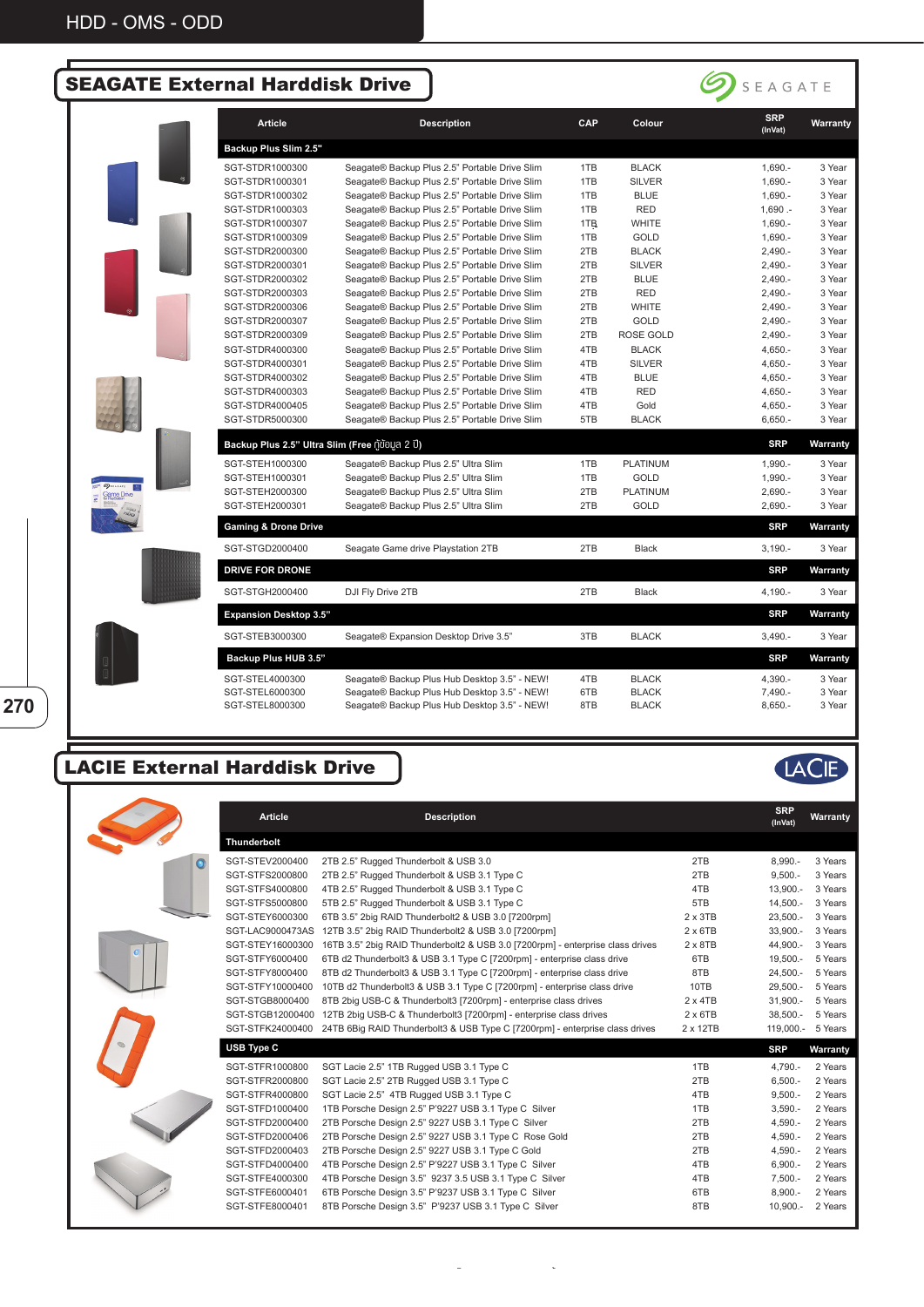|                            |                                                  | <b>Transcend: External HDD Harddisk Drive</b>                                                                                 |            | <b>Transcend</b> |
|----------------------------|--------------------------------------------------|-------------------------------------------------------------------------------------------------------------------------------|------------|------------------|
|                            | <b>Article</b>                                   | <b>Description</b>                                                                                                            | <b>SRP</b> | Warranty         |
|                            | StoreJet C3N (USB 3.0) Slim - NEW !!!            |                                                                                                                               |            |                  |
|                            | TCN-TS1TSJ25C3N                                  | 1TB StoreJet2.5"C3N, Portable HDD                                                                                             | 2,490.     | 3 Years          |
|                            | TCN-TS2TSJ25C3N                                  | 2TB StoreJet2.5"C3N, Portable HDD                                                                                             | $3,990. -$ | 3 Years          |
|                            |                                                  | StoreJet 25MC(Type-C) : Reversible USB Type-C connector [Military-Grade Shock Resistance. 3-Stage shock protection system]    |            |                  |
|                            | TCN-TS1TSJ25MC                                   | 1TB StoreJet2.5" MC, Portable HDD                                                                                             | $2,890. -$ | 3 Years          |
|                            | StoreJet 2.5" M3                                 |                                                                                                                               | <b>SRP</b> | Warranty         |
|                            | TCN-TS500GSJ25M3                                 | 500GB StoreJet 2.5" M3, Portable HDD                                                                                          | $1,990. -$ | 3 Years          |
|                            | TCN-TS1TSJ25M3                                   | 1TB StoreJet 2.5" M3, Portable HDD                                                                                            | $2,490. -$ | 3 Years          |
|                            | TCN-TS2TSJ25M3                                   | 2TB StoreJet 2.5" M3, Portable HDD                                                                                            | $3,790. -$ | 3 Years          |
|                            | TCN-TS1TSJ25M3B                                  | 1TB StoreJet2.5" M3B, Portable HDD                                                                                            | $2,350. -$ | 3 Years          |
|                            | TCN-TS2TSJ25M3B                                  | 2TB StoreJet2.5" M3B, Portable HDD                                                                                            | $3,790. -$ | 3 Years          |
|                            | TCN-TS1TSJ25M3E                                  | 1TB StoreJet2.5" M3E, Portable HDD                                                                                            | $2,350. -$ | 3 Years          |
|                            | TCN-TS2TSJ25M3E                                  | 2TB StoreJet2.5" M3E, Portable HDD                                                                                            | $3,790. -$ | 3 Years          |
|                            | StoreJet 2.5" M3B                                |                                                                                                                               | <b>SRP</b> | <b>Warranty</b>  |
|                            | TCN-TS1TSJ25M3B                                  | 1TB StoreJet2.5" M3B, Portable HDD                                                                                            | $2,350. -$ | 3 Years          |
|                            | TCN-TS2TSJ25M3B                                  | 2TB StoreJet2.5" M3B, Portable HDD                                                                                            | $3,790. -$ | 3 Years          |
|                            | StoreJet 2.5" M3E                                |                                                                                                                               | <b>SRP</b> | Warranty         |
|                            | TCN-TS1TSJ25M3E                                  | 1TB StoreJet2.5" M3E, Portable HDD                                                                                            | $2,350. -$ | 3 Years          |
|                            | TCN-TS2TSJ25M3E                                  | 2TB StoreJet2.5" M3E, Portable HDD                                                                                            | $3,790. -$ | 3 Years          |
|                            | StoreJet C3N (USB 3.0) Slim - NEW !!!            |                                                                                                                               | <b>SRP</b> | Warranty         |
|                            | TCN-TS1TSJ25C3N                                  | 1TB StoreJet2.5"C3N, Portable HDD                                                                                             | $2,300. -$ | 3 Years          |
|                            | TCN-TS2TSJ25C3N                                  | 2TB StoreJet2.5"C3N, Portable HDD                                                                                             | $3,700. -$ | 3 Years          |
|                            | StoreJet 35T3(USB3.0) - NEW !!!                  |                                                                                                                               | <b>SRP</b> | Warrant          |
|                            | TCN-TS3TSJ35T3                                   | StoreJet 3.5" (8.9cm) 3TB USB3.0                                                                                              | $3,790. -$ | 3 Years          |
|                            | TCN-TS4TSJ35T3                                   | StoreJet 3.5" (8.9cm) 4TB USB3.0                                                                                              | 4,990.-    | 3 Years          |
|                            | TCN-TS8TSJ35T3                                   | StoreJet 3.5" (8.9cm) 8TB USB3.0                                                                                              | $9,890. -$ | 3 Years          |
| <b>Transcend DVD Drive</b> |                                                  |                                                                                                                               |            |                  |
|                            | Article                                          | <b>Description</b>                                                                                                            | <b>SRP</b> | Warranty         |
|                            | Extra Slim Portable DVD Writer<br>TCN-TS8XDVDS-K | ExtraSlimPortable DVDWriter USB2.0 Black                                                                                      | $1,190. -$ | 2 Years          |
|                            | TCN-TS8XDVDS-W                                   | ExtraSlimPortable DVDWriter USB2.0 White                                                                                      | $1,190. -$ | 2 Years          |
|                            |                                                  | - Ultra-slim, sleek design with rounded edges - just 13.9mm thick                                                             |            |                  |
|                            |                                                  | - Compatible with CD-R/RW, DVD±R, DVD±RW, DVD±R DL, M-DISC, DVD-RAM media<br>- USB 2.0 interface for high-speed data transfer |            |                  |
|                            |                                                  | - Reads and writes Dual Layer discs                                                                                           |            |                  |
|                            |                                                  | - USB powered - No external power adapter needed                                                                              |            |                  |
|                            |                                                  | - Anti-slip rubber feet                                                                                                       |            |                  |
|                            |                                                  | - Dimensions: 142.8mm x 148.0mm x 13.9mm (5.62" x 5.83" x 0.55")                                                              |            |                  |
|                            |                                                  |                                                                                                                               |            |                  |
|                            |                                                  | - Weight: 264g (9.31 oz)<br>- Drive Type : 9.5mm internal, Tray-Loading<br>- Buffer Memory: 0.75MB                            |            |                  |

**271**